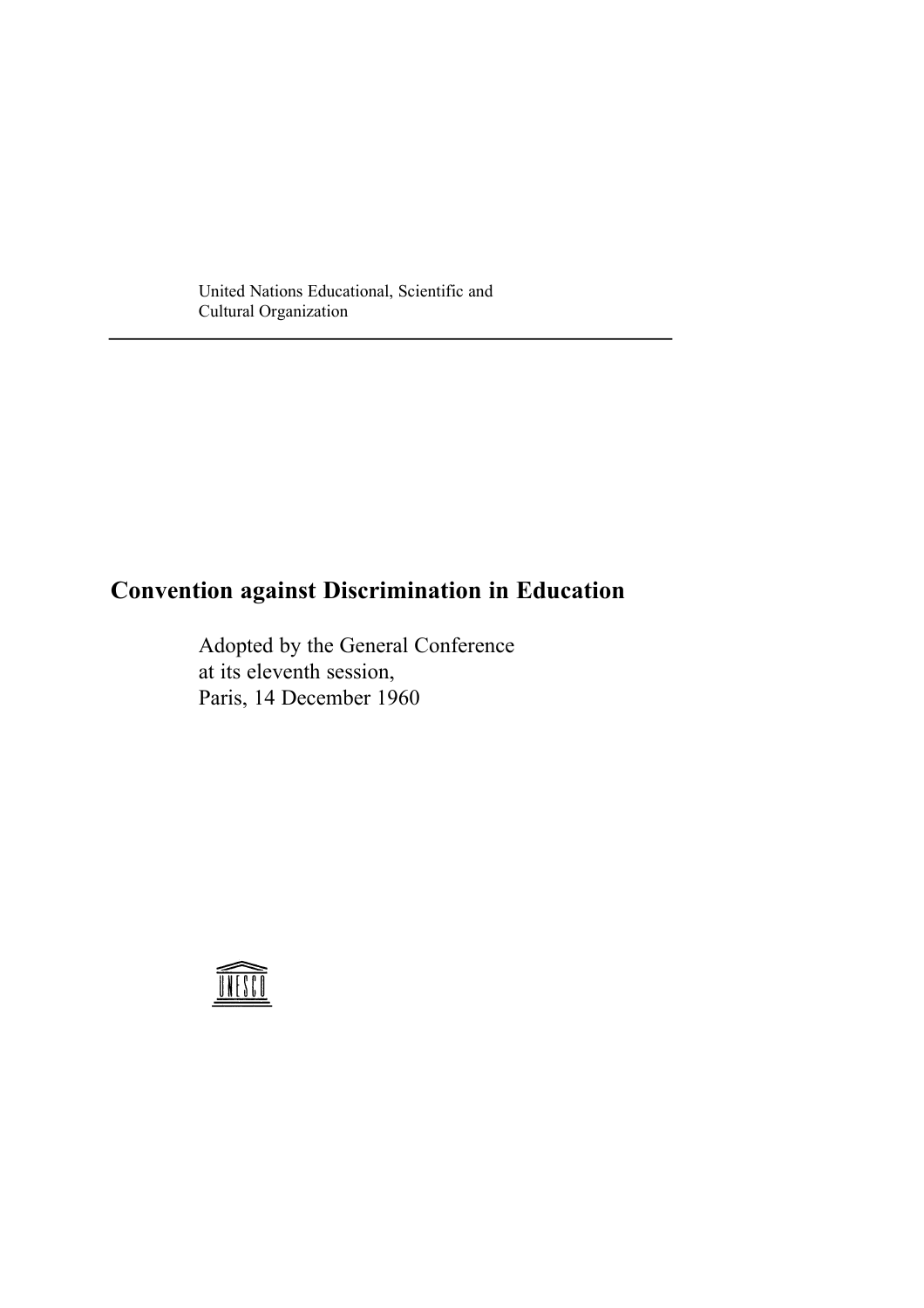The General Conference of the United Nations Educational, Scientific and Cultural Organization, meeting in Paris from 14 November to 15 December 1960, at its eleventh session,

- *Recalling* that the Universal Declaration of Human Rights asserts the principle of non-discrimination and proclaims that every person has the right to education,
- *Considering* that discrimination in education is a violation of rights enunciated in that Declaration,
- *Considering* that, under the terms of its Constitution, the United Nations Educational, Scientific and Cultural Organization has the purpose of instituting collaboration among the nations with a view to furthering for all universal respect for human rights and equality of educational opportunity,
- *Recognizing* that, consequently, the United Nations Educational, Scientific and Cultural Organization, while respecting the diversity of national educational systems, has the duty not only to proscribe any form of discrimination in education but also to promote equality of opportunity and treatment for all in education,
- *Having before it* proposals concerning the different aspects of discrimination in education, constituting item 17.1.4 of the agenda of the session,
- *Having decided* at its tenth session that this question should be made the subject of an international convention as well as of recommendations to Member States,

*Adopts* this Convention on the fourteenth day of December 1960.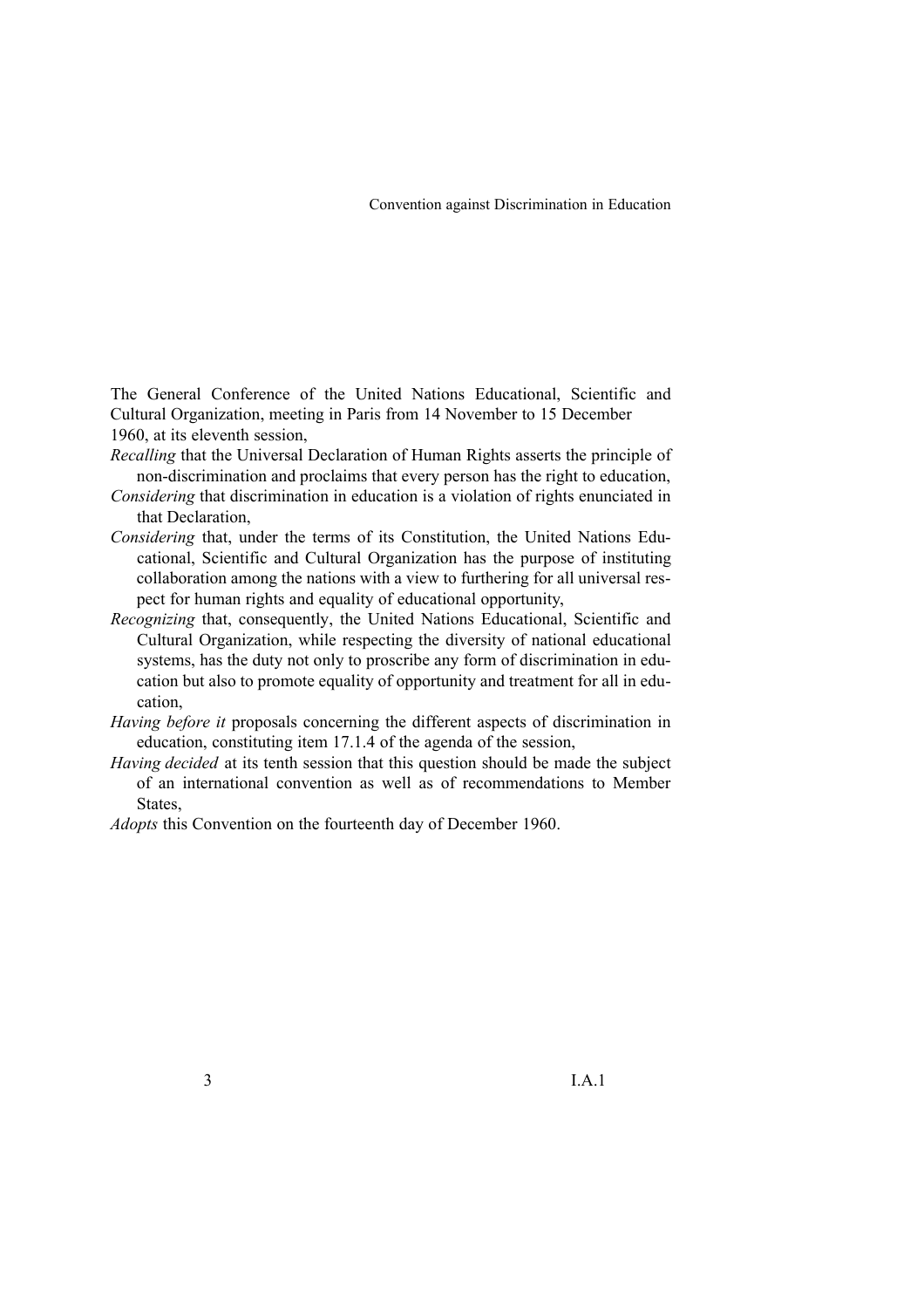#### **Article 1**

1. For the purposes of this Convention, the term 'discrimination' includes any distinction, exclusion, limitation or preference which, being based on race, colour, sex, language, religion, political or other opinion, national or social origin, economic condition or birth, has the purpose or effect of nullifying or impairing equality of treatment in education and in particular:

- (a) Of depriving any person or group of persons of access to education of any type or at any level;
- (b) Of limiting any person or group of persons to education of an inferior standard;
- (c) Subject to the provisions of Article 2 of this Convention, of establishing or maintaining separate educational systems or institutions for persons or groups of persons; or
- (d) Of inflicting on any person or group of persons conditions which are incompatible with the dignity of man.

2. For the purposes of this Convention, the term 'education' refers to all types and levels of education, and includes access to education, the standard and quality of education, and the conditions under which it is given.

# **Article 2**

When permitted in a State, the following situations shall not be deemed to constitute discrimination, within the meaning of Article I of this Convention:

- (a) The establishment or maintenance of separate educational systems or institutions for pupils of the two sexes, if these systems or institutions offer equivalent access to education, provide a teaching staff with qualifications of the same standard as well as school premises and equipment of the same quality, and afford the opportunity to take the same or equivalent courses of study;
- (b) The establishment or maintenance, for religious or linguistic reasons, of separate educational systems or institutions offering an education which is in keeping with the wishes of the pupil's parents or legal guardians, if participation in such systems or attendance at such institutions is optional and if the education provided conforms to such standards as may be laid down or approved by the competent authorities, in particular for education of the same level;
- (c) The establishment or maintenance of private educational institutions, if the object of the institutions is not to secure the exclusion of any group but to provide educational facilities in addition to those provided by the public authorities, if the institutions are conducted in accordance with that object,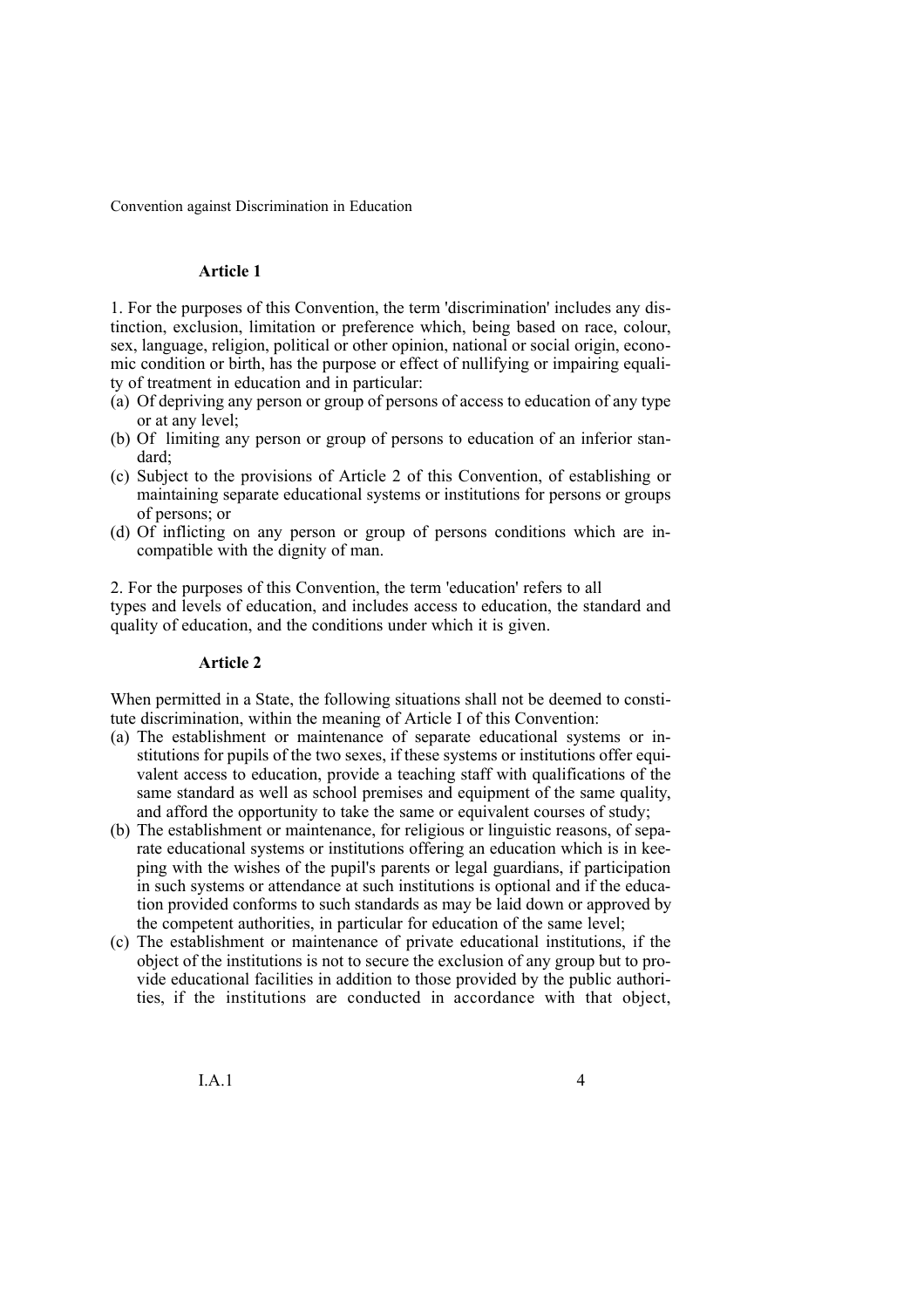and if the education provided conforms with such standards as may be laid down or approved by the competent authorities, in particular for education of the same level.

#### **Article 3**

In order to eliminate and prevent discrimination within the meaning of this Convention, the States Parties thereto undertake:

- (a) To abrogate any statutory provisions and any administrative instructions and to discontinue any administrative practices which involve discrimination in education;
- (b) To ensure, by legislation where necessary, that there is no discrimination in the admission of pupils to educational institutions;
- (c) Not to allow any differences of treatment by the public authorities between nationals, except on the basis of merit or need, in the matter of school fees and the grant of scholarships or other forms of assistance to pupils and necessary permits and facilities for the pursuit of studies in foreign countries;
- (d) Not to allow, in any form of assistance granted by the public authorities to educational institutions, any restrictions or preference based solely on the ground that pupils belong to a particular group;
- (e) To give foreign nationals resident within their territory the same access to education as that given to their own nationals.

#### **Article 4**

The States Parties to this Convention undertake furthermore to formulate, develop and apply a national policy which, by methods appropriate to the circumstances and to national usage, will tend to promote equality of opportunity and of treatment in the matter of education and in particular:

- (a) To make primary education free and compulsory; make secondary education in its different forms generally available and accessible to all; make higher education equally accessible to all on the basis of individual capacity; assure compliance by all with the obligation to attend school prescribed by law;
- (b) To ensure that the standards of education are equivalent in all public educational institutions of the same level, and that the conditions relating to the quality of the education provided are also equivalent;
- (c) To encourage and intensify by appropriate methods the education of persons who have not received any primary education or who have not completed the entire primary education course and the continuation of their education on the basis of individual capacity;
- (d) To provide training for the teaching profession without discrimination.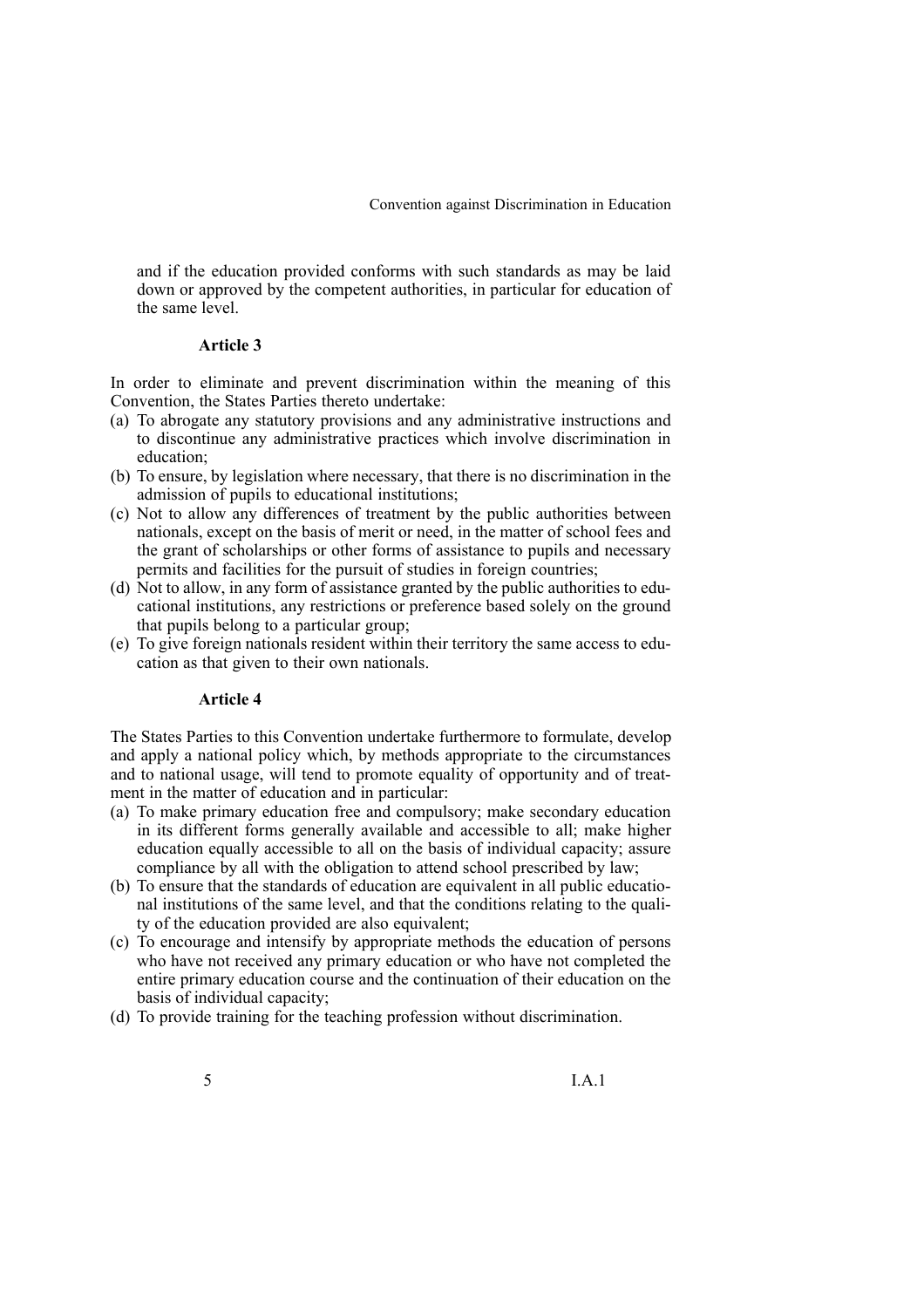## **Article 5**

- 1. The States Parties to this Convention agree that:
- (a) Education shall be directed to the full development of the human personality and to the strengthening of respect for human rights and fundamental freedoms; it shall promote understanding, tolerance and friendship among all nations, racial or religious groups, and shall further the activities of the United Nations for the maintenance of peace;
- (b) It is essential to respect the liberty of parents and, where applicable, of legal guardians, firstly to choose for their children institutions other than those maintained by the public authorities but conforming to such minimum educational standards as may be laid down or approved by the competent authorities and, secondly, to ensure in a manner consistent with the procedures followed in the State for the application of its legislation, the religious and moral education of the children in conformity with their own convictions; and no person or group of persons should be compelled to receive religious instruction inconsistent with his or their convictions;
- (c) It is essential to recognize the right of members of national minorities to carry on their own educational activities, including the maintenance of schools and, depending on the educational policy of each State, the use or the teaching of their own language, provided however:
	- (i) That this right is not exercised in a manner which prevents the members of these minorities from understanding the culture and language of the community as a whole and from participating in its activities, or which prejudices national sovereignty;
	- (ii) That the standard of education is not lower than the general standard laid down or approved by the competent authorities; and
	- (iii) That attendance at such schools is optional.

2. The States Parties to this Convention undertake to take all necessary measures to ensure the application of the principles enunciated in paragraph 1 of this Article.

## **Article 6**

In the application of this Convention, the States Parties to it undertake to pay the greatest attention to any recommendations hereafter adopted by the General Conference of the United Nations Educational, Scientific and Cultural Organization defining the measures to be taken against the different forms of discrimination in education and for the purpose of ensuring equality of opportunity and treatment in education.

 $I.A.1$  6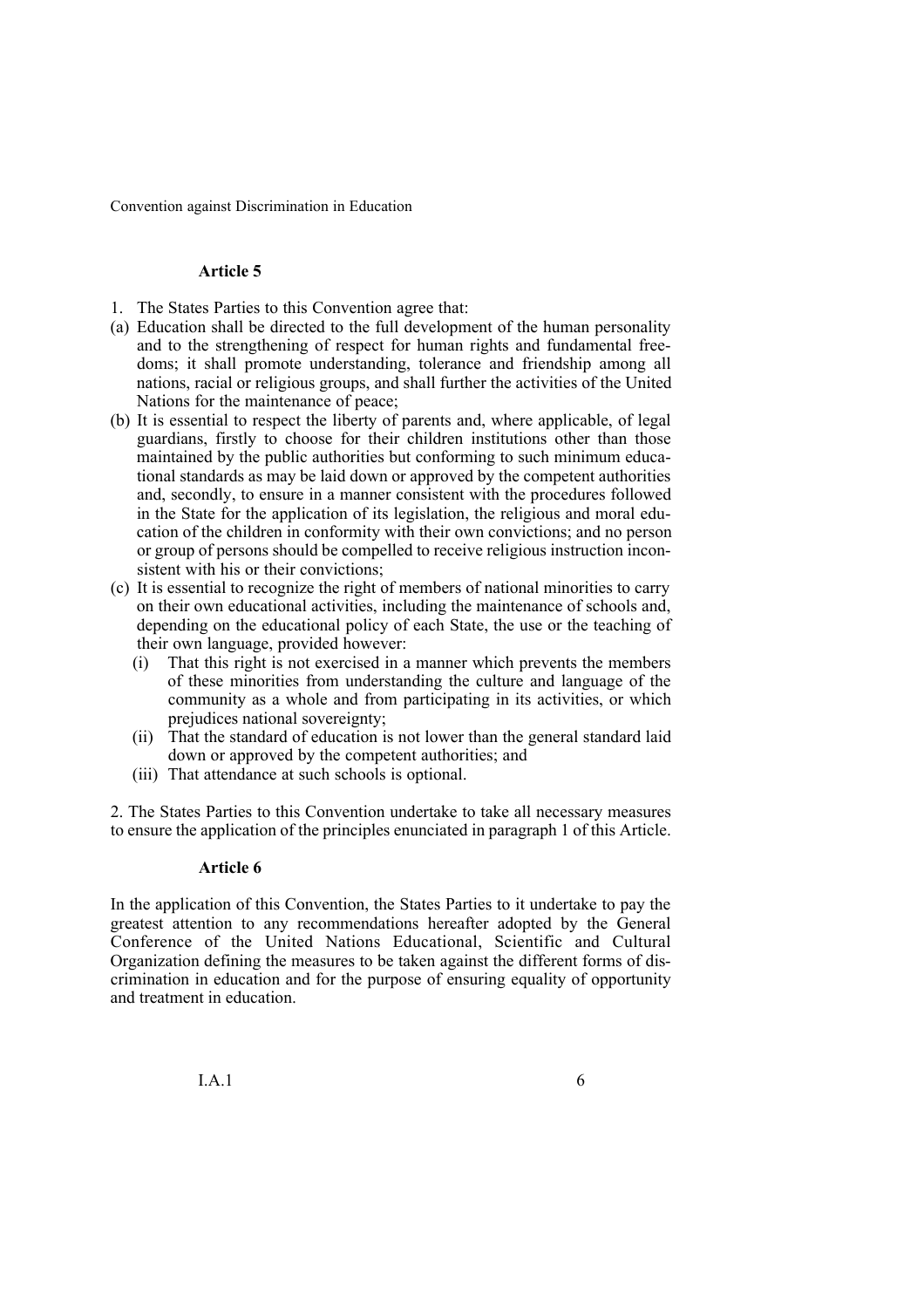#### **Article 7**

The States Parties to this Convention shall in their periodic reports submitted to the General Conference of the United Nations Educational, Scientific and Cultural Organization on dates and in a manner to be determined by it, give information on the legislative and administrative provisions which they have adopted and other action which they have taken for the application of this Convention, including that taken for the formulation and the development of the national policy defined in Article 4 as well as the results achieved and the obstacles encountered in the application of that policy.

## **Article 8**

Any dispute which may arise between any two or more States Parties to this Convention concerning the interpretation or application of this Convention, which is not settled by negociation shall at the request of the parties to the dispute be referred, failing other means of settling the dispute, to the International Court of Justice for decision.

## **Article 9**

Reservations to this Convention shall not be permitted.

## **Article 10**

This Convention shall not have the effect of diminishing the rights which individuals or groups may enjoy by virtue of agreements concluded between two or more States, where such rights are not contrary to the letter or spirit of this Convention.

## **Article 11**

This Convention is drawn up in English, French, Russian and Spanish, the four texts being equally authoritative.

# **Article 12**

1. This Convention shall be subject to ratification or acceptance by States Members of the United Nations Educational, Scientific and Cultural Organization in accordance with their respective constitutional procedures.

2. The instruments of ratification or acceptance shall be deposited with the Director-General of the United Nations Educational, Scientific and Cultural Organization.

 $7 \quad$  I.A.1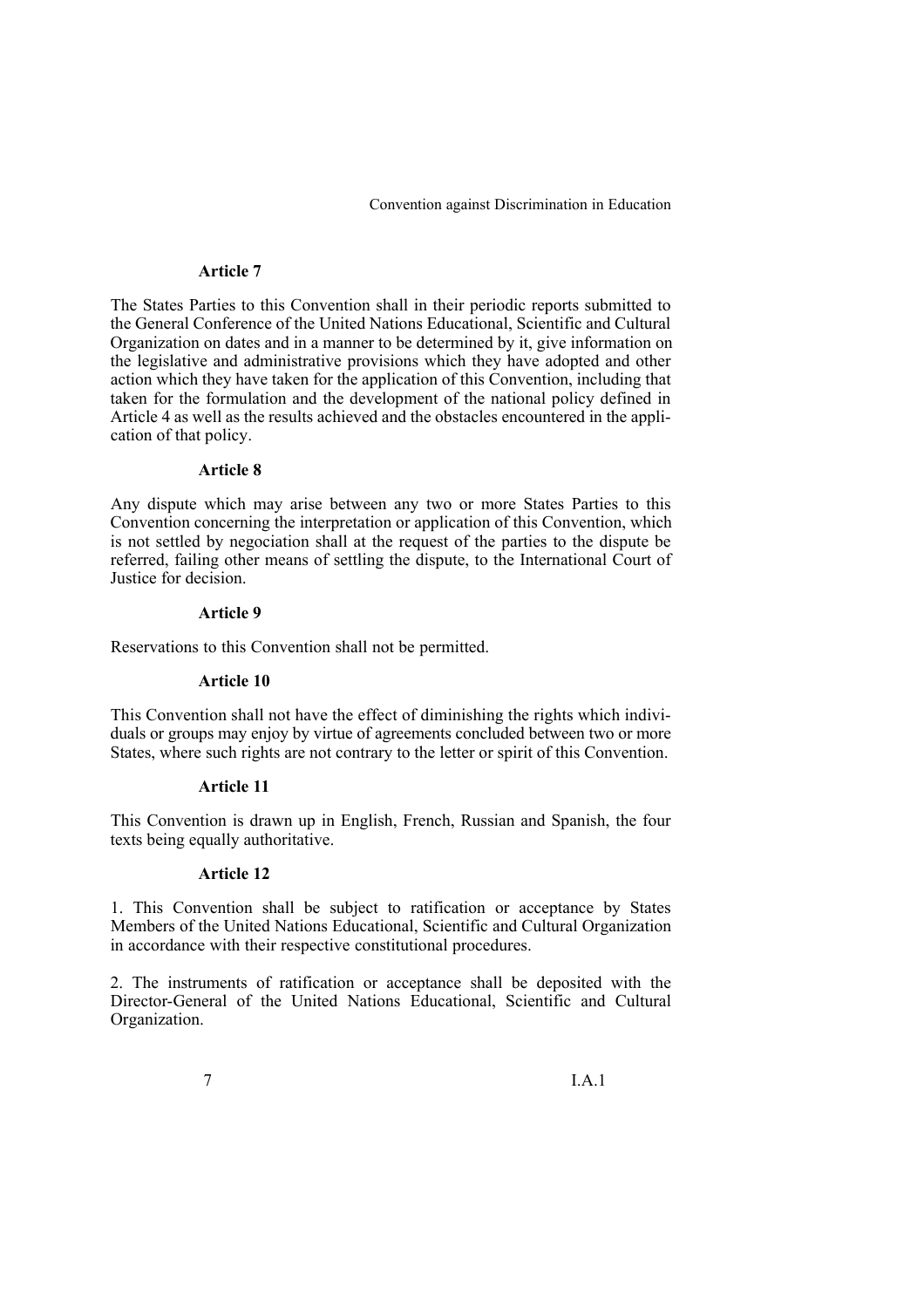## **Article 13**

1. This Convention shall be open to accession by all States not Members of the United Nations Educational, Scientific and Cultural Organization which are invited to do so by the Executive Board of the Organization.

2. Accession shall be effected by the deposit of an instrument of accession with the Director-General of the United Nations Educational, Scientific and Cultural Organization.

# **Article 14**

This Convention shall enter into force three months after the date of the deposit of the third instrument of ratification, acceptance or accession, but only with respect to those States which have deposited their respective instruments on or before that date. It shall enter into force with respect to any other State three months after the deposit of its instrument of ratification, acceptance or accession.

# **Article 15**

The States Parties to this Convention recognize that the Convention is applicable not only to their metropolitan territory but also to all non-self-governing, trust, colonial and other territories for the international relations of which they are responsible; they undertake to consult, if necessary, the governments or other competent authorities of these territories on or before ratification, acceptance or accession with a view to securing the application of the Convention to those territories, and to notify the Director-General of the United Nations Educational, Scientific and Cultural Organization of the territories to which it is accordingly applied, the notification to take effect three months after the date of its receipt.

# **Article 16**

1. Each State Party to this Convention may denounce the Convention on its own behalf or on behalf of any territory for whose international relations it is responsible.

2. The denunciation shall be notified by an instrument in writing, deposited with the Director-General of the United Nations Educational, Scientific and Cultural Organization.

 $I.A.1$  8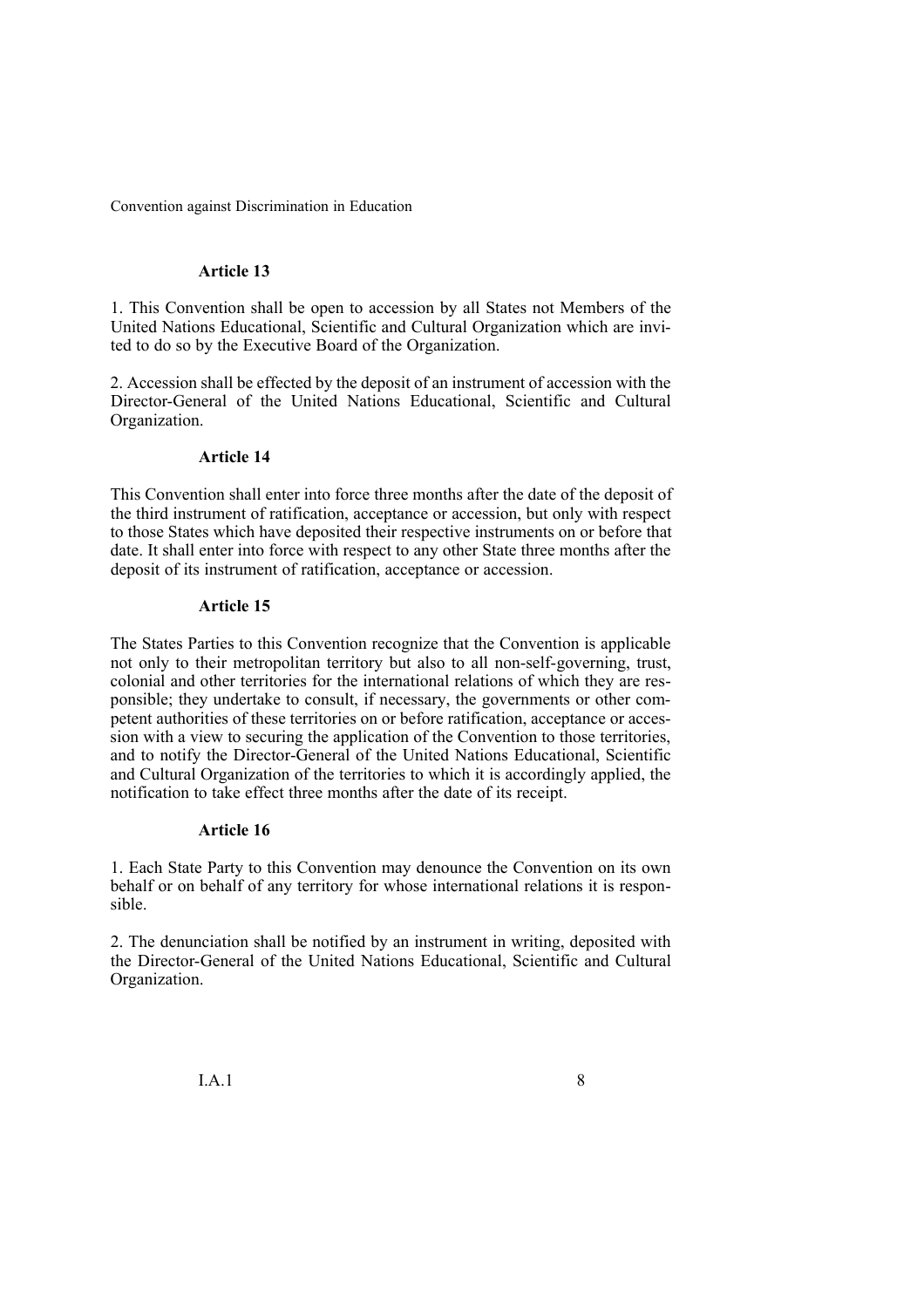3. The denunciation shall take effect twelve months after the receipt of the instrument of denunciation.

#### **Article 17**

The Director-General of the United Nations Educational, Scientific and Cultural Organization shall inform the States Members of the Organization, the States not members of the Organization which are referred to in Article 13, as well as the United Nations, of the deposit of all the instruments of ratification, acceptance and accession provided for in Articles 12 and 13, and of the notifications and denunciations provided for in Articles 15 and 16 respectively.

#### **Article 18**

1. This Convention may be revised by the General Conference of the United Nations Educational, Scientific and Cultural Organization. Any such revision shall, however, bind only the States which shall become Parties to the revising convention.

2. If the General Conference should adopt a new convention revising this Convention in whole or in part, then, unless the new convention otherwise provides, this Convention shall cease to be open to ratification, acceptance or accession as from the date on which the new revising convention enters into force.

## **Article 19**

In conformity with Article 102 of the Charter of the United Nations, this Convention shall be registered with the Secretariat of the United Nations at the request of the Director-General of the United Nations Educational, Scientific and Cultural Organization.

Done in Paris, this fifteenth day of December 1960, in two authentic copies bearing the signatures of the President of the eleventh session of the General Conference and of the Director-General of the United Nations Educational, Scientific and Cultural Organization, which shall be deposited in the archives of the United Nations Educational, Scientific and Cultural Organization, and certified true copies of which shall be delivered to all the States referred to in Articles 12 and 13 as well as to the United Nations.

The foregoing is the authentic text of the Convention duly adopted by the General Conference of the United Nations Educational, Scientific and Cul-